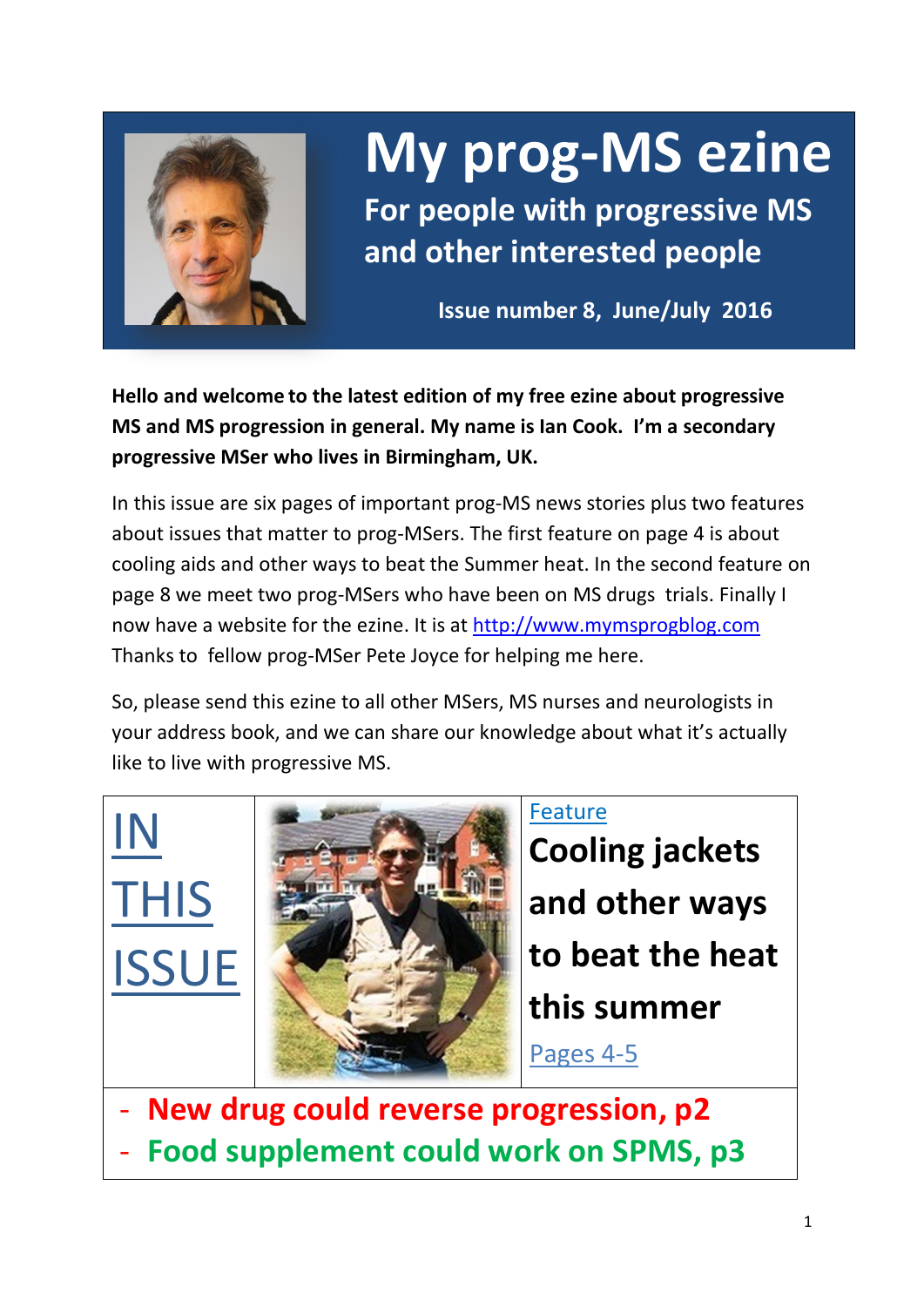## **New drug discovery could reverse MS progression and re-generate myelin sheath**

**Researchers from two US universities believe they may have discovered a drug that could stimulate the regeneration of the myelin sheath and even reverse MS progression.** 

The drug called indazole chloride has been tested on mice infected with a mouse version of MS and was found to reduce brain and spinal cord inflammation in the mice. It also re-myelinated axons.

What is particularly interesting to prog MSers is that the drug appears to be effective long after the onset of MS. As long as the nerves haven't been totally destroyed, indazole chloride appears capable of rebuilding them.

"Our work on mice suggests that its effect is permanent," said Associate Professor Seema K. Tiwari-Woodruff of University of California (Riverside.)- one of the two US universities involved in the research.

"But perhaps more significant, indazole chloride remyelinates - it makes new sheaths around those axons that have not been lost for good.

"This means Indazole chloride not only inhibits inflammation but is capable of reducing axon degeneration and restoring neuronal function." Professor Tiwari-Woodruff added.

The researchers believe the drug can be tweaked to be even more effective, and eventually administered in tablet form. Clinical trials are expected to take place soon.

#### *For details of sources for all news stories go to page 14*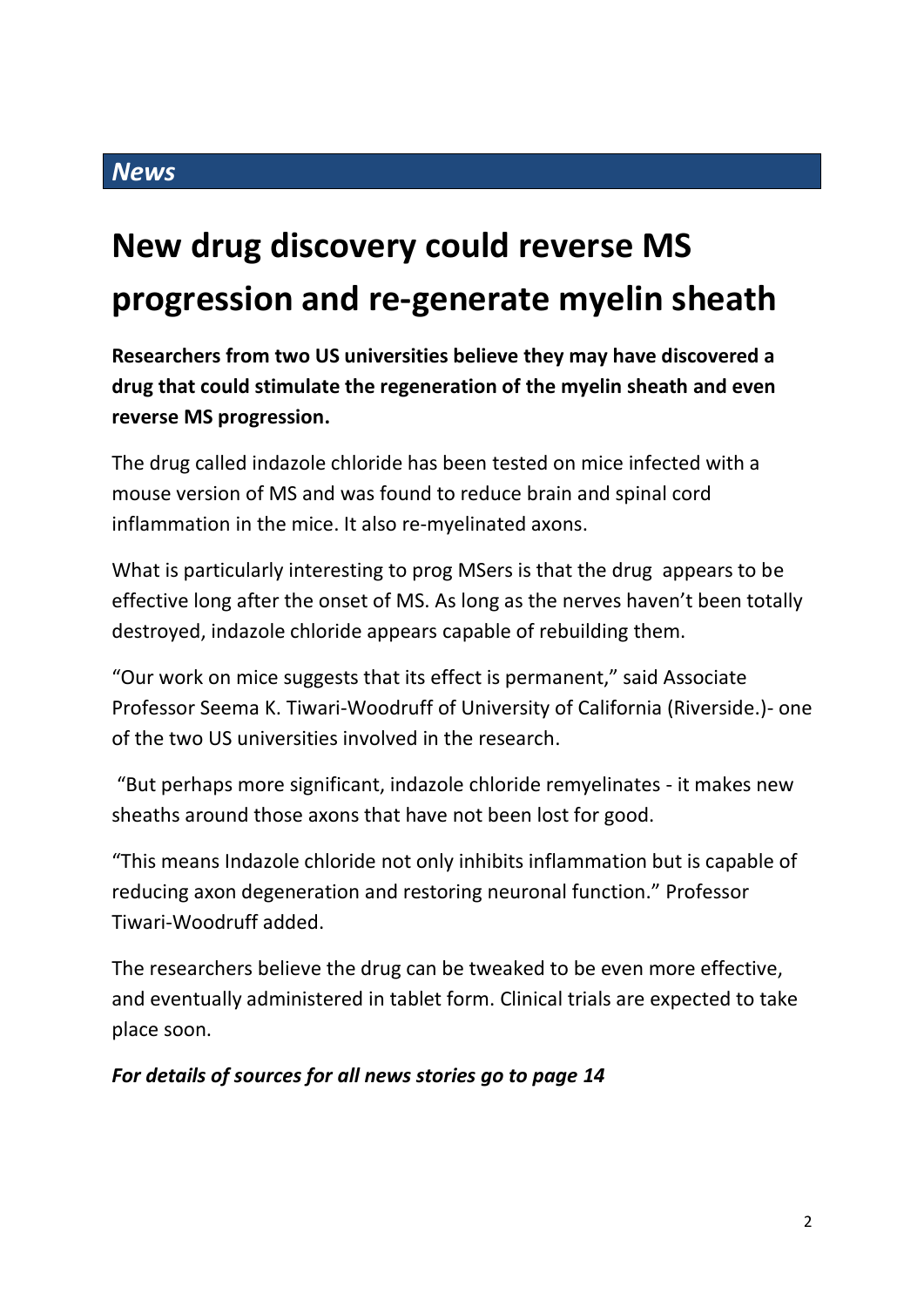### **Supplement may be neuro-protective in SPMS**

**Lipoic acid, an over-the counter drug sold as a food supplement, could be neuroprotective for people with secondary progressive MS, if taken at very high doses.**

This is the finding of a "highly promising" pilot study presented at the recent annual American Academy of Neurology meeting. In a two-year randomised, double-blind trial 54 patients with secondary progressive MS were given either a dummy pill or 1,200mg Lipoic Acid per day. Lipoic acid produced "a significant reduction in whole brain shrinkage, beneficial effects on walking speed, cognition, fatigue, and quality of life as well as a reduction in falls.

In a mouse model of MS—called experimental autoimmune encephalomyelitis—lipoic acid decreased inflammation as well as optic and spinal cord atrophy. Lipoic acid can be bought at health shops but generally in capsules of 100mg - far lower than the 1200mg dose use in the trial.

### **More positive data from biotin drug trial**

**New data on MD1003 -a pharmaceutical formula of high-dose biotin (vitamin B7) - suggests the drug may work for a larger group of people if taken for longer periods of time.**

The new data looked at the proportion of patients who improved on the Expanded Disability Status Scale (EDSS) or a timed walk test at 9, 18 and 24 months. The number improving was 12.6 percent after nine months, with 13.2 per cent of patients demonstrating less disability at 18 months, and 15.4 percent at 24 months. Professor Ayman Tourbah, the study's principal investigator, said that almost no progression was observed in patients treated with MD1003 for 24 months, and that this had never been seen before

The information on MD 1003 was presented at the recent American Academy of Neurology Annual Meeting.

#### **For details of sources for all news stories go to page 14**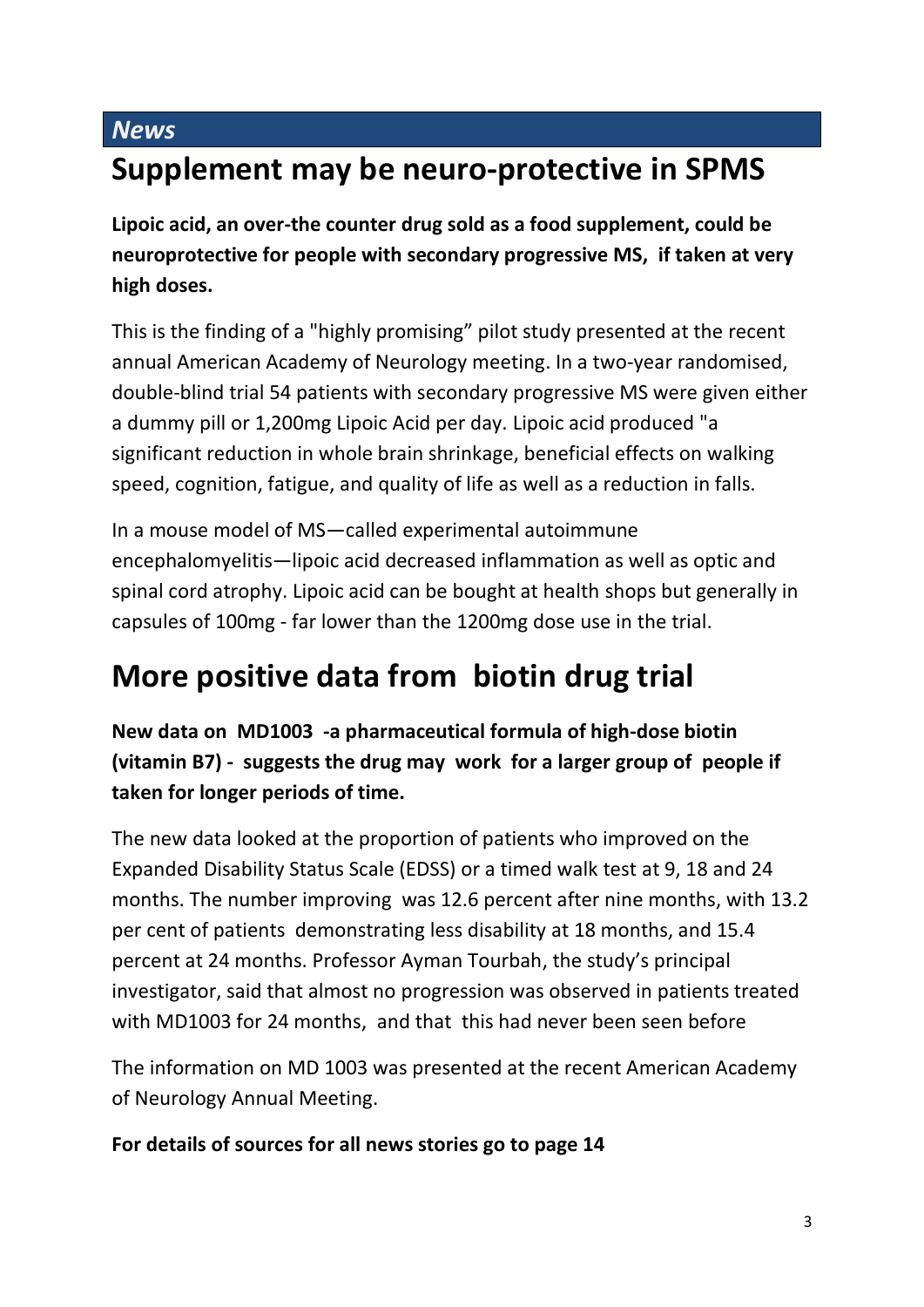### *Features Cooling products*



## **My top tips for keeping cool this summer**

**The days are long, the weather is glorious, but summer can be hell when you have progressive MS.** 

The reason is of course heat. Demyelinated nerves are poor conductors of electrical signals and their performance gets worse when your body's core temperature goes up by just half a degree centigrade.

Clearly the best solution is to avoid the heat but this isn't always possible, so I have prepared my top five cooling products

**1.Cooling vests (See above)** The sleeveless zip-up jacket shown above is my tried and trusted version of the Kool Max Zipper Vest (KMVZ). It comes with water-based cooling packs which you freeze before putting into special pockets sewn into the jacket lining. Cooling packs can be re-frozen and re-used over and over again. I have been the proud owner of one of these cooling vests for around five years and yes, it really has made a difference. Some cooling vests have special cooling crystals rather than ice packs and with these you simply soak the cooling vest in cold water for a couple of minutes and the cooling crystals hold the cold temperature for a long time.

**2. Cooling scarves and towels.** These are an alternative to a cooling vests. Many are made from material that retains water, allowing the water to evaporate slowly leaving you colder as a result. When the towel dries out you just re-wet it and within minutes it's cool again. As well as cooling scarves and towels there are also cooling ties, scarves, neck wraps and hats which can also double up as sun hats. *continued on page 5*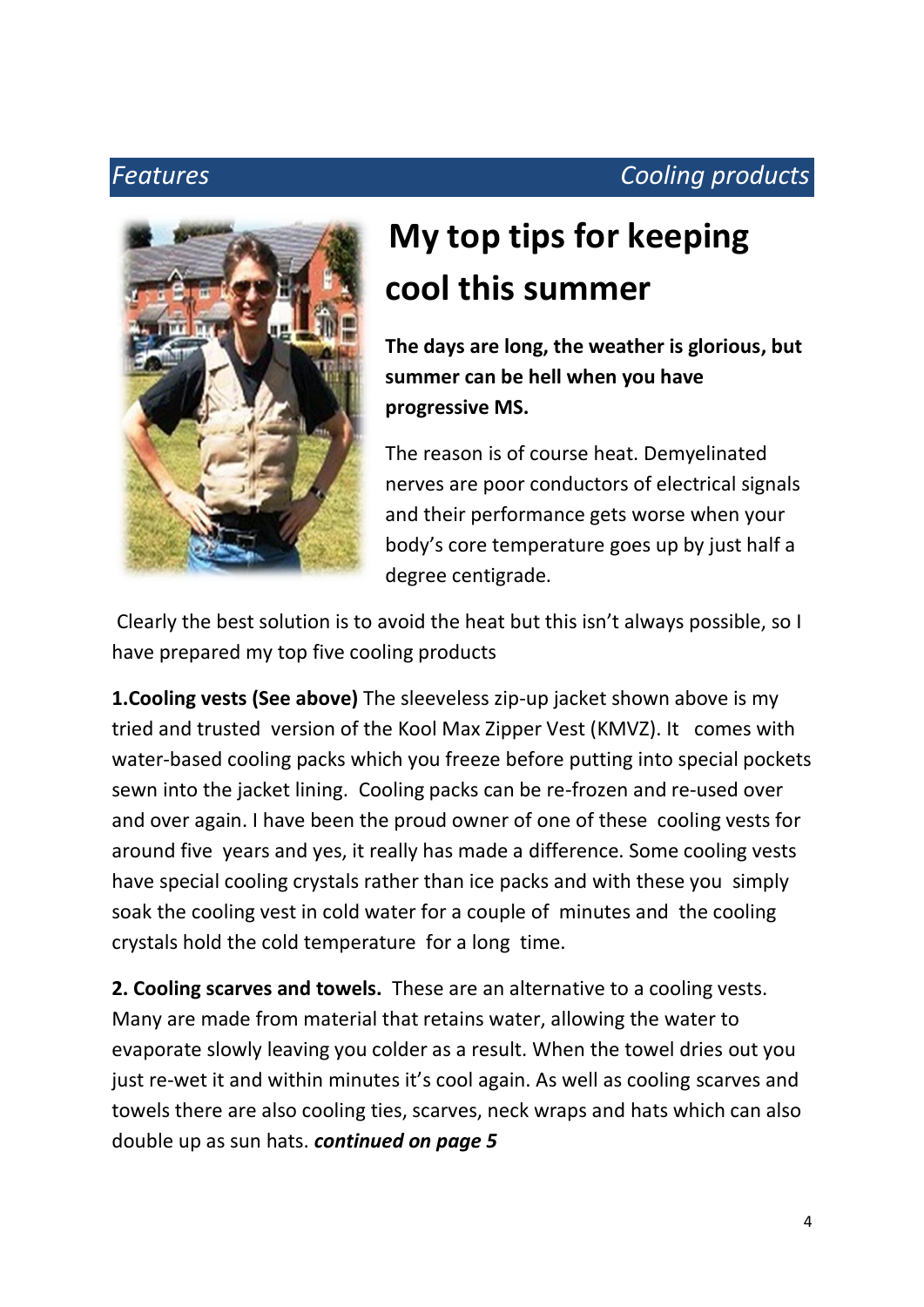#### *Features Cooling products*



**3. A cool pillow.** If your summer heat problem is a night-time one and you find yourself suffering "hot pillow syndrome" a cool pillow could be the answer. The Chillow Plus (left) is a personal cooling pad which can be used with your existing pillow. You fill it up with tap water which is absorbed into the foam core. You can either insert the Chillow Plus into your pillow or sleep straight on it for maximum coolness. It

isn't just a fantastic way to keep cool at night, you can also use it during the daytime as a cool cushion.

**4.** Fans. I am a big fan of fans. Most people think of big electric fans for the office but don't underestimate the cooling effect that you can get from the hand held variety. These are portable, cheap and devastatingly effective when used with the cooling sprays.(See below)

**5. Cooling sprays.** These amazing aerosol sprays are sold widely at chemists, are easy to carry and unbelievably effective. You might think they are a waste of money and plant sprayers are just as good but cooling sprays really are the perfect way to chill out quickly. They have been described as air conditioning in a can, and the secret is the super-fine spray which is incredibly refreshing.

Finally, if you are planning to go to a hot country this summer then remember that some of the best ways to keep cool are actually the cheapest. Soaking your feet in



cool water, putting your hands under the cold tap, taking a cool shower, wearing a hat outdoors, even putting ice cubes in your cold drinks, can help.

**For details of all products go to page 14**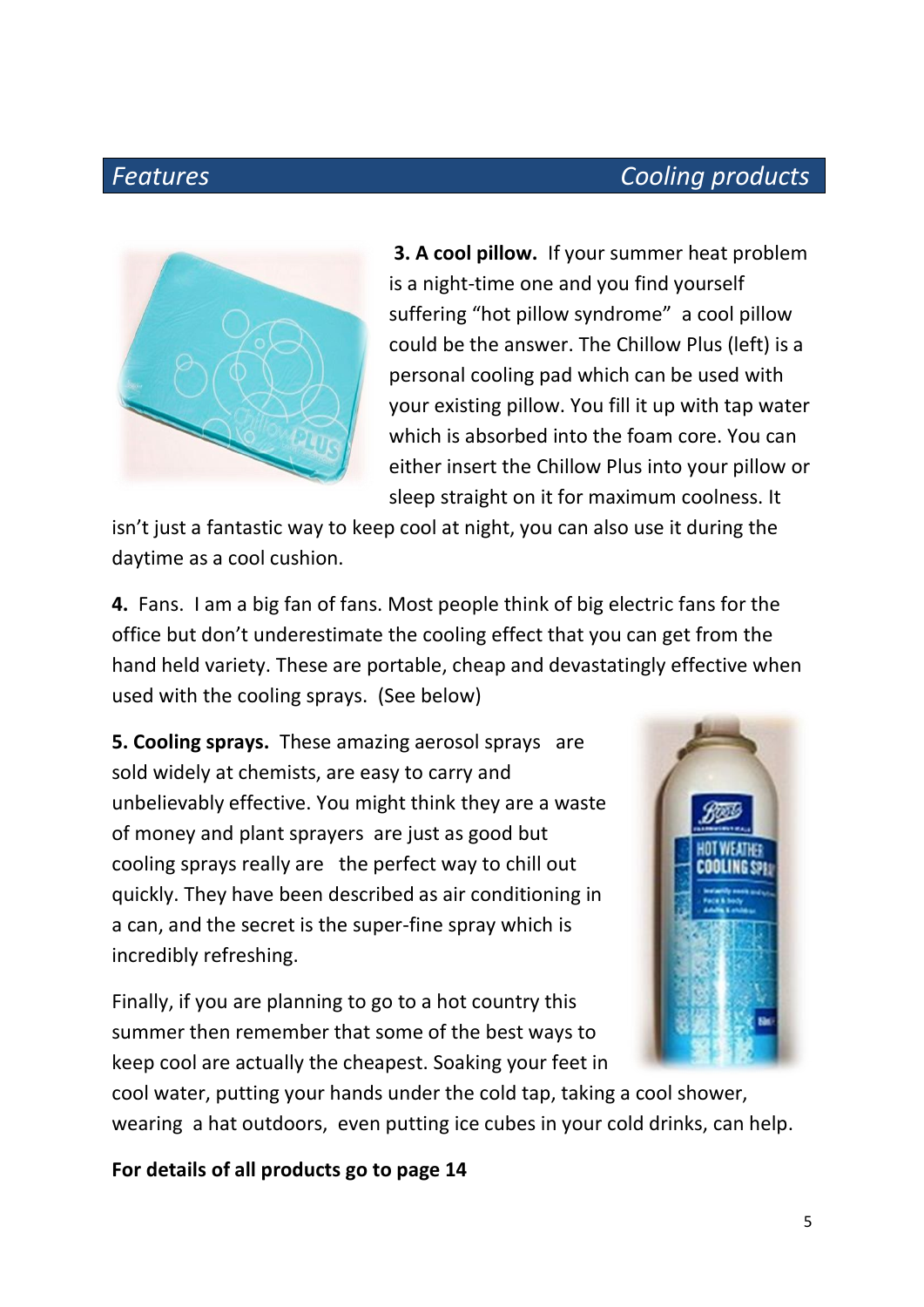### **Report says prog-MSers get 'second class' service**

**Progressive MSers get less support from specialist health care professionals than relapsing remitting MSers, despite the fact that progression inevitably brings increasing disability and more complex symptoms.**

These are the findings of a report by the MS Trust which found that while almost 80 per cent of people with relapsing remitting MS had seen their neurologist and MS specialist nurse in the past year, around 40 per cent of progressive MSers hadn't seen either. A further 12 per cent of progressive MSers reported receiving no specialist support at all in the last year.

The report also says 40 per cent of people with secondary progressive MS reported seeing less of their specialists once their disease became progressive. Many reported being effectively 'discharged' from the care of their neurologist and their MS nurse and left to manage alone.

### **Re-myelination blocking cells could be drug target**

**Treatments which target re-myelination blocking molecules may be a promising new approach to treating progressive MS, according to research carried out at the University of Calgary, Canada.**

In animal experiments researchers found that chemicals called proteoglycans block oligodendrocyte (myelin making cells) from functioning, following episodes of demyelination in MS.

In tests on 245 different drugs the Canadian scientists discovered that a chemical called fluorosamine had the greatest potential for preventing the actions of these destructive proteoglycans and promoting re-myelination and the growth of oligodendrocytes. The research is published in the journal Nature.

**For details of sources for all news stories go to page 14**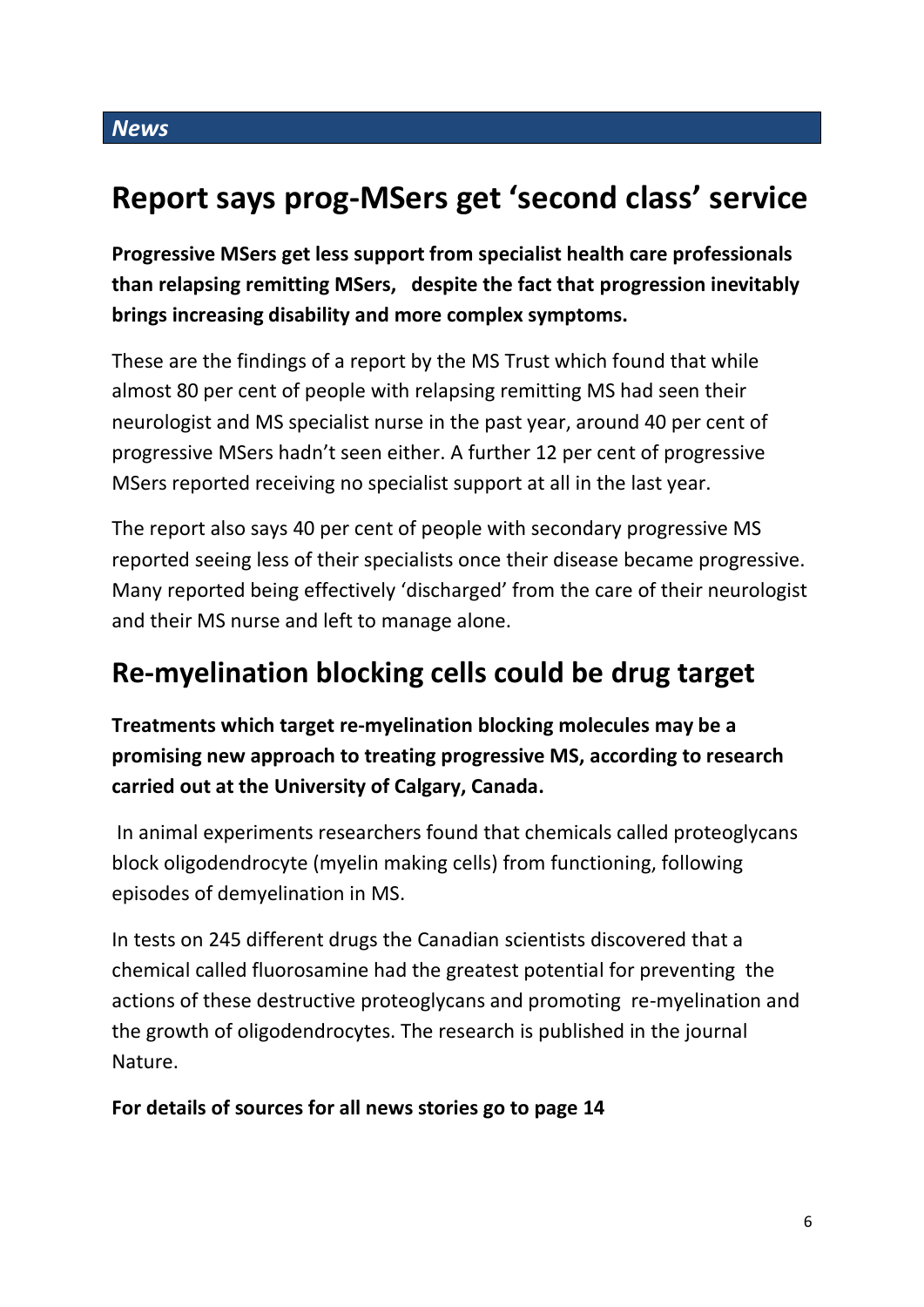### **Plant based drug shows promise in prog–MS**

An international research team has demonstrated that a new plant-derived drug can block the progression of multiple sclerosis.

University of Queensland, Australia, researcher Dr Christian Gruber said the new drug -- named T20K -- was extracted from a traditional medicinal plant, named Oldenlandia affinis which grows in the tropics

The drug treatment has been successful in an animal model of MS, and patent applications have been filed in several countries. Phase one clinical trials could begin as early as 2018.

### **Prog-MS drug link to possible raised cancer risk**

**A drug sometimes used to treat progressive MS may be linked to an increased risk of colorectal cancer according to a study in the medical journal Neurology.**

The drug called Mitoxantrone suppresses the immune system and was first developed as a chemotherapy treatment for certain cancers. Its use is already limited because previous studies have shown an increased risk of leukaemia and heart damage.

However, despite an increased risk of acute myeloid leukaemia and colorectal cancer, the overall rate of cancer was low enough to justify using the drug for people severely affected by MS if no better treatment is available, said study author Mathias Buttmann, MD, of the University of Würzburg, Germany. Buttmann added that the new study was relatively small and needs to be confirmed

**For further details on all new stories go to page 14**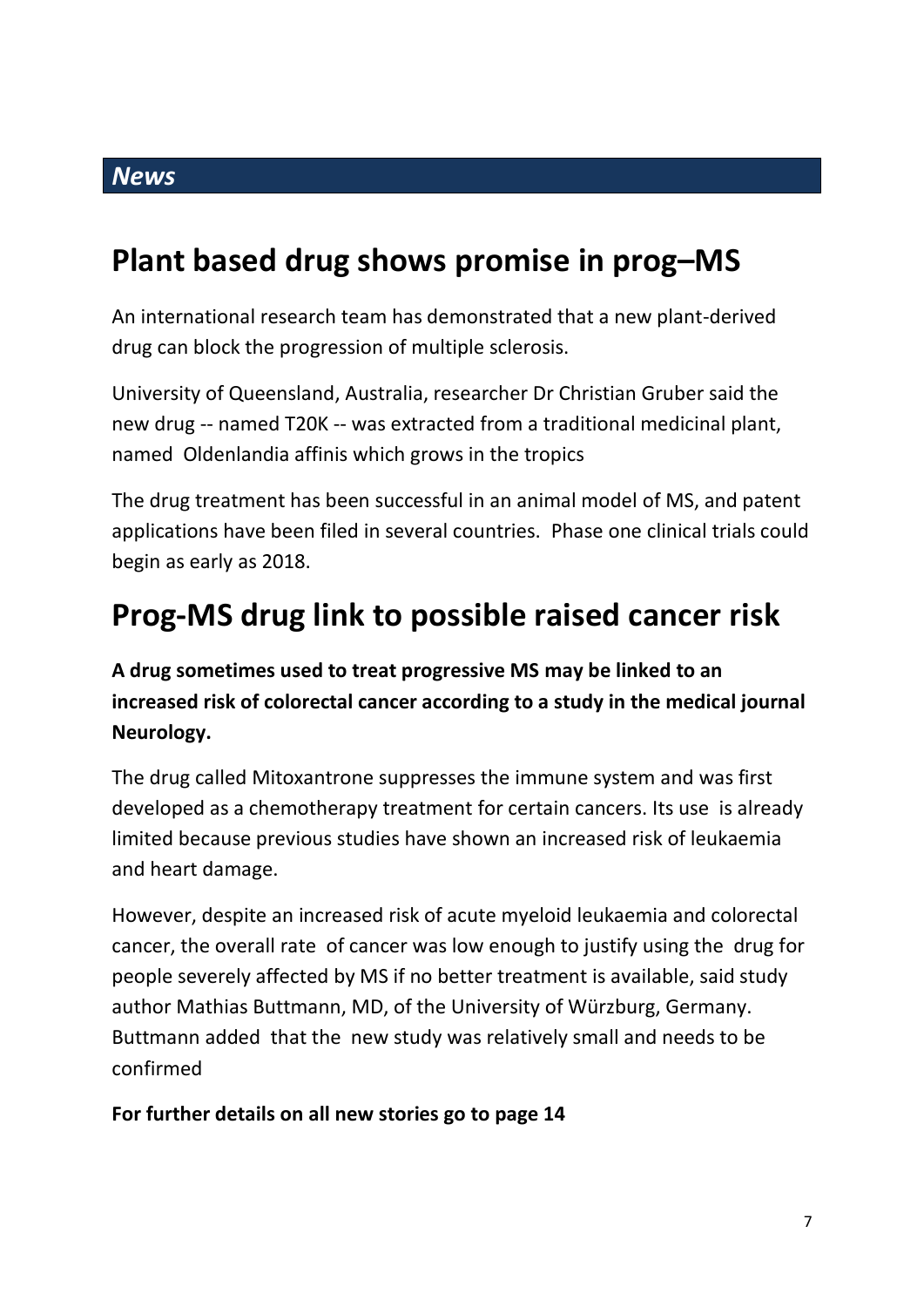### *Features clinical trials*



## **How I got on a clinical trial – and what I got out of it**

**Paul Steiner (pictured) from Birmingham has just been on the Canbex trial, a six week trial testing an experimental new anti-spasticity pill called VSN16R** 

"I first read about the Canbex/ VSN16R trial

and I approached the organiser by email and received a swift response. I have been interested in clinical trials for a long time. I could claim my interest is altruistic, but in reality it is more selfish as there are very few treatments for progressive MS so it's easy to feel abandoned by the medical profession.

"After a referral from my neurologist I visited the trial centre in London in September 2015 where I spent five days taking various medications followed by tests to assess spasticity - a growing problem. On one day I received a placebo (but neither I nor the researchers knew which day). This was followed by three weeks taking either the trial drug - VSN16R or a placebo at home.

"I wasn't sure during the first week whether I felt any benefit. Later on I felt my spasticity was improving. However, during the final 'washout' period when I was taking neither the trial drug nor my prescribed anti-spasticity drug Baclofen my spasticity returned noticeably. This reduced when I re-started Baclofen, but I have not recovered to the level I felt during the trial. I will be surprised if it turns out that I was receiving the placebo. Looking back, it was good to spend time with a motivated group of researchers developing therapies for MS. They provided me with physiotherapy advice and at the end of my trial arranged for me to be referred to a local physio service and even let me join the trial organiser's spasticity clinic in London. I would recommend anyone to get on a trial. I shall certainly be looking out for further trials,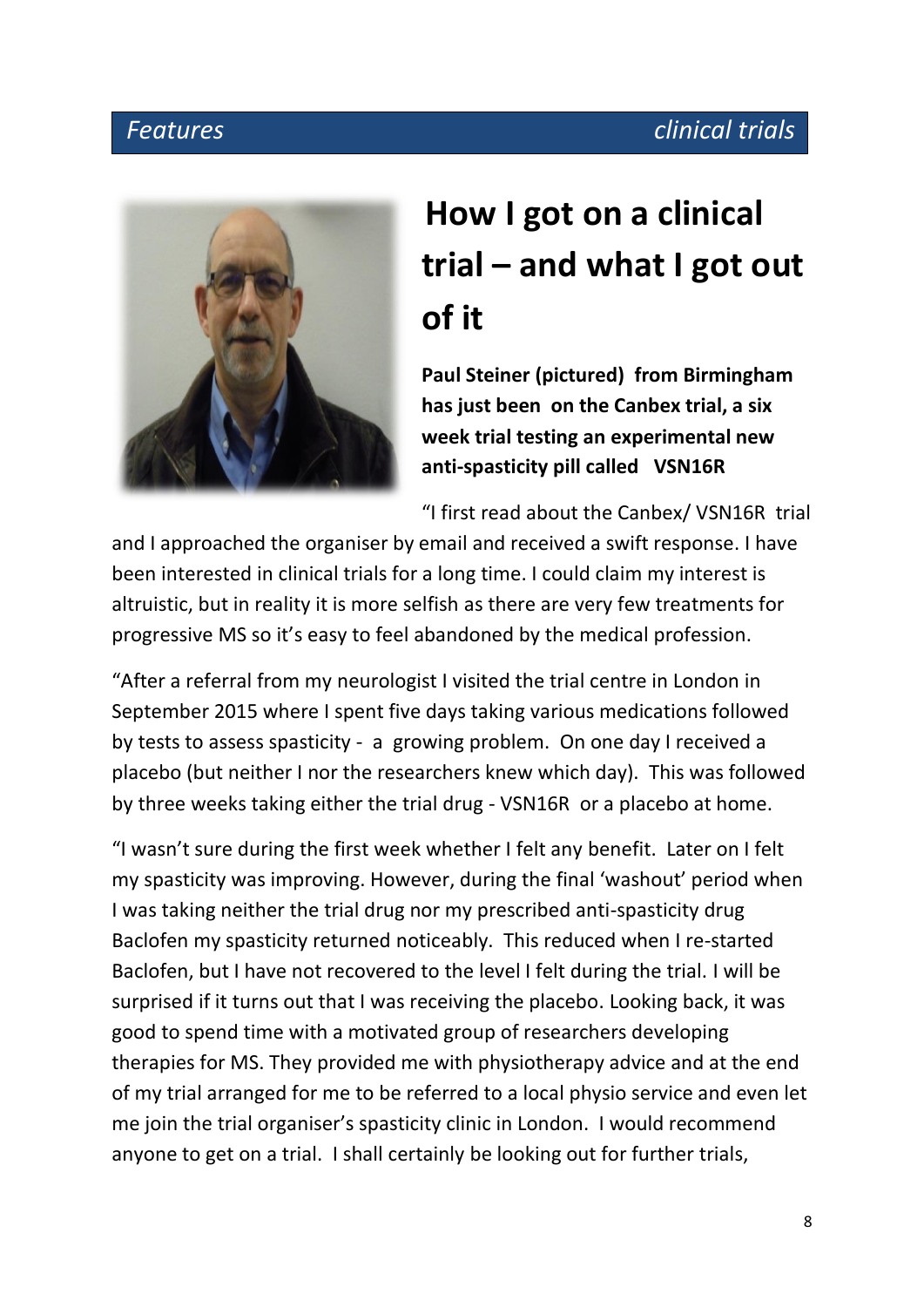### *Features clinical trials (ctd)*



**Andy Bennett (pictured) from Norwich has SPMS and is taking part in the MS-SMART trial in London.**

MS-SMART is a two year trial to test the effectiveness of three neuroprotective drugs (Fluoxetine (Prozac) , Riluzole and Amiloride) for treating Secondary Progressive MS compared to a placebo or dummy pill. This is Andy's story:

"I saw the MS-SMART trial in the press in 2013, and decided to apply. I wanted to do something for MS as a whole, plus I wanted to help myself. I believe everyone who has this "bloody thing" should do anything they can to help us all. I went down to University College London (UCL) for an initial screening and had my first MRI (one of three MRIs) in April 2015.

"The trial involves taking a tablet of a neuroprotective drug (Fluoxetine (Prozac) Riluzole or Amiloride). One in four patients is taking a placebo or dummy pill, but obviously we don't know who. The placebo aspect doesn't worry me but I would be a little annoyed if I was on it. However, as I haven't noticed any changes I suspect this may be the case. At the time of writing I have completed 36 out of the 100 weeks. I have three more trips and a final phone contact to make sure I haven't grown two heads or something.

"Visits last from 20 minutes to three hours include checks, blood tests, examinations and three MRIs! I travel from my home in Norwich by train and across London by tube or taxi. This is no problem as I still walk, albeit with Stan my trusty stick, taking a breather when I need it. There are costs involved, UCL pay a standard £24.50 per visit and I reckon I pay a similar amount. The pros and cons of taking part are tricky. I had the time and could afford to do it. I know they are still recruiting in London and I would recommend it."

#### *For further information and details of the two clinical trials go to p 14*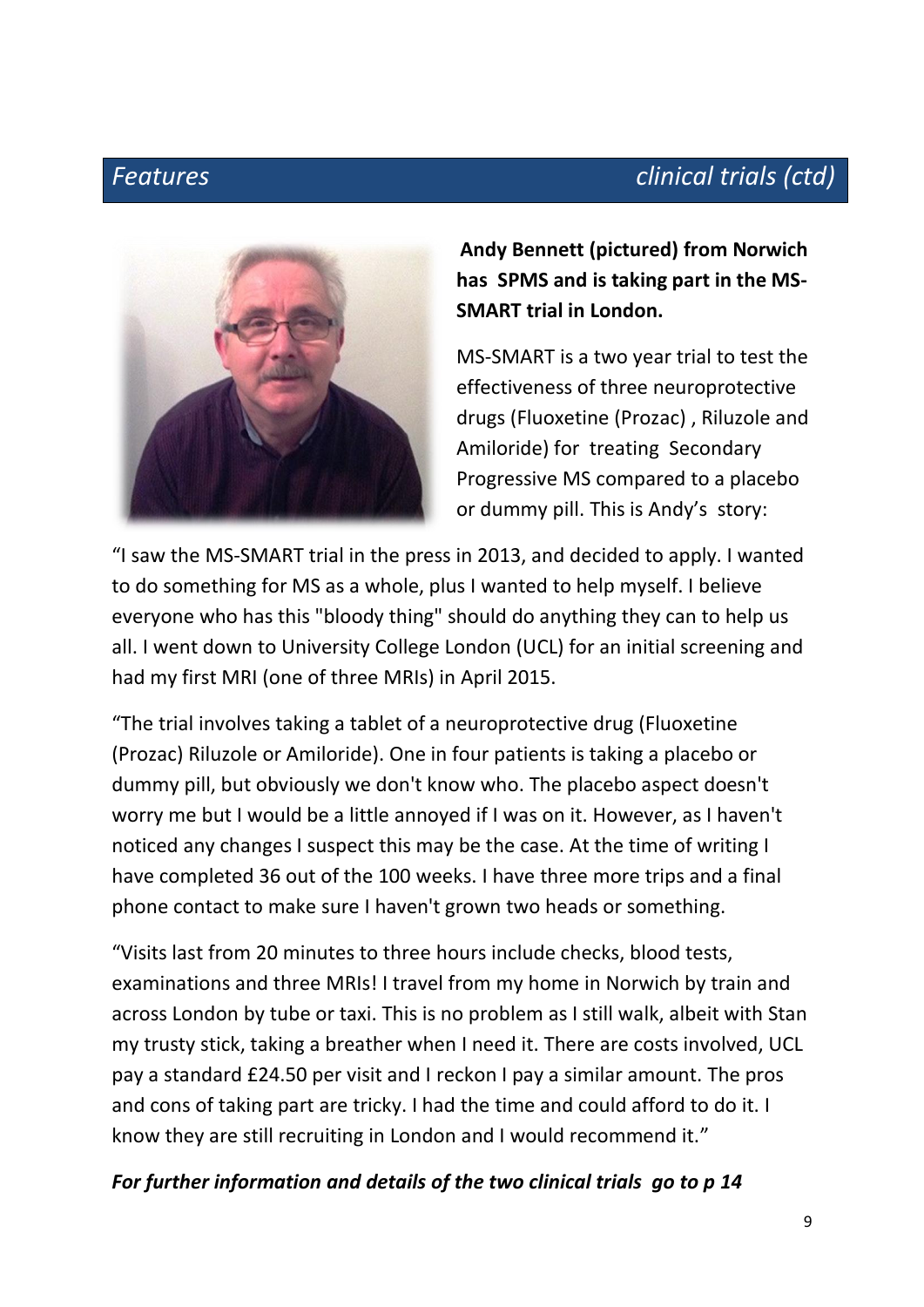### **Anti-histamine pill may hold clue to remyelination say researchers after visual tests**

**An anti-histamine tablet may promote remyelination of MS damaged nerves according to research presented at the American Academy of Neurology meeting in Vancouver.**

MS patients with chronic optic neuropathy showed improvements in visual tests when treated with clemastine which is also known as Tavist, said Ari Green, MD, of the University of California San Francisco.

Clemastine did have one significant adverse effect, however: it worsened fatigue, Green said. And it achieved relatively low saturation at the presumed target receptor – For this reason it may not end up as a recommended treatment for progressive MS.

However, it may point the way toward other drugs with better pharmacodynamics that leave out the antihistamine effects and focus more specifically on remyelination.

The rationale for clemastine is that, in a lab screening study of drugs that might promote the growth of oligodendrocytes – cells which make myelin - clemastine came out on top.

Anthony Reder, MD, of the University of Chicago, who was not involved with the study, said he thought the study was important in leading toward a treatment for progressive MS.

He marvelled that a "cheap drug" such as Tavist/clemastine could have such a notable effect in a short-duration study. He agreed that clemastine has drawbacks, but called it "a clue" toward a workable remyelination approach.

#### *For further details of all news stories go to page 14*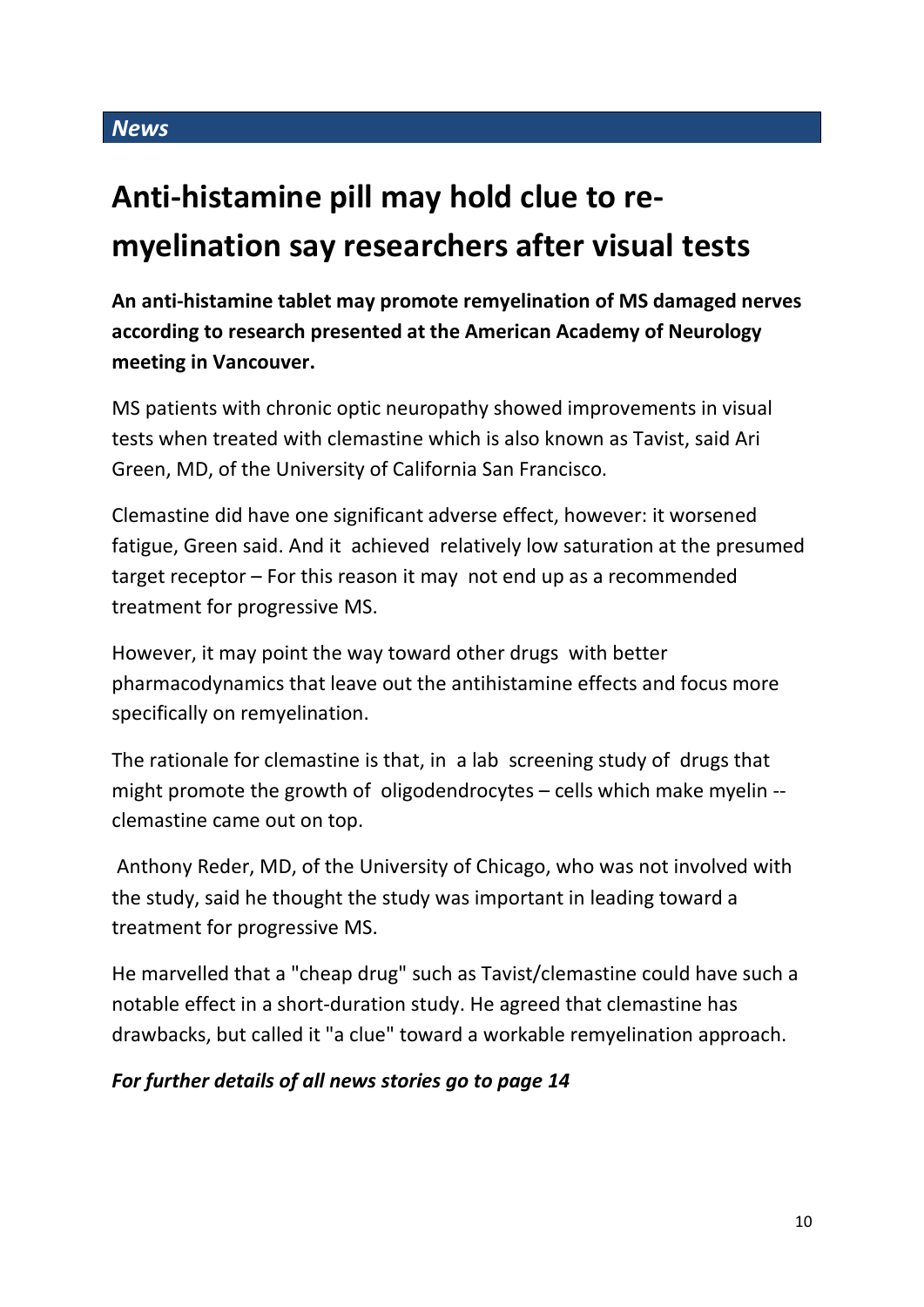### **Diet and gut flora can influence prog-MS**

**Diet and gut flora can affect the outcome of neuro-degenerative diseases such as progressive multiple sclerosis (MS), according to a study published in the journal Nature Medicine.** 

Investigators at Brigham and Women's Hospital (BWH) in the US studied MS patients to find that modifications in diet and gut flora influence a class of brain cells called astrocytes. These cells play an important role during central nervous system injury and disease, and are thought to play a part in the MS disease process.

"For the first time, we've been able to identify that food has some sort of remote control over central nervous system inflammation," said Francisco Quintana, PhD, the study's senior author and an investigator in the Ann Romney Center for Neurologic Diseases at BWH.

### **Gut bacteria affects myelin and may cause depression**

**Researchers at the Center of Excellence for Myelin Repair, part of Mount Sinai Hospital in the US, say gut bacteria produce chemical compounds that affect myelin in mice.**

These compounds can also cause social avoidance behaviours in the mice and study results indicate that targeting gut bacteria, might also help in treating disorders like depression often seen in MS.

Previous studies from the same research team have described a reduction of myelin and myelinated fibres in preclinical models of depression, suggesting a biological explanation for the high rate of depression in patients with MS.

#### *For further details of all news stories go to page 14*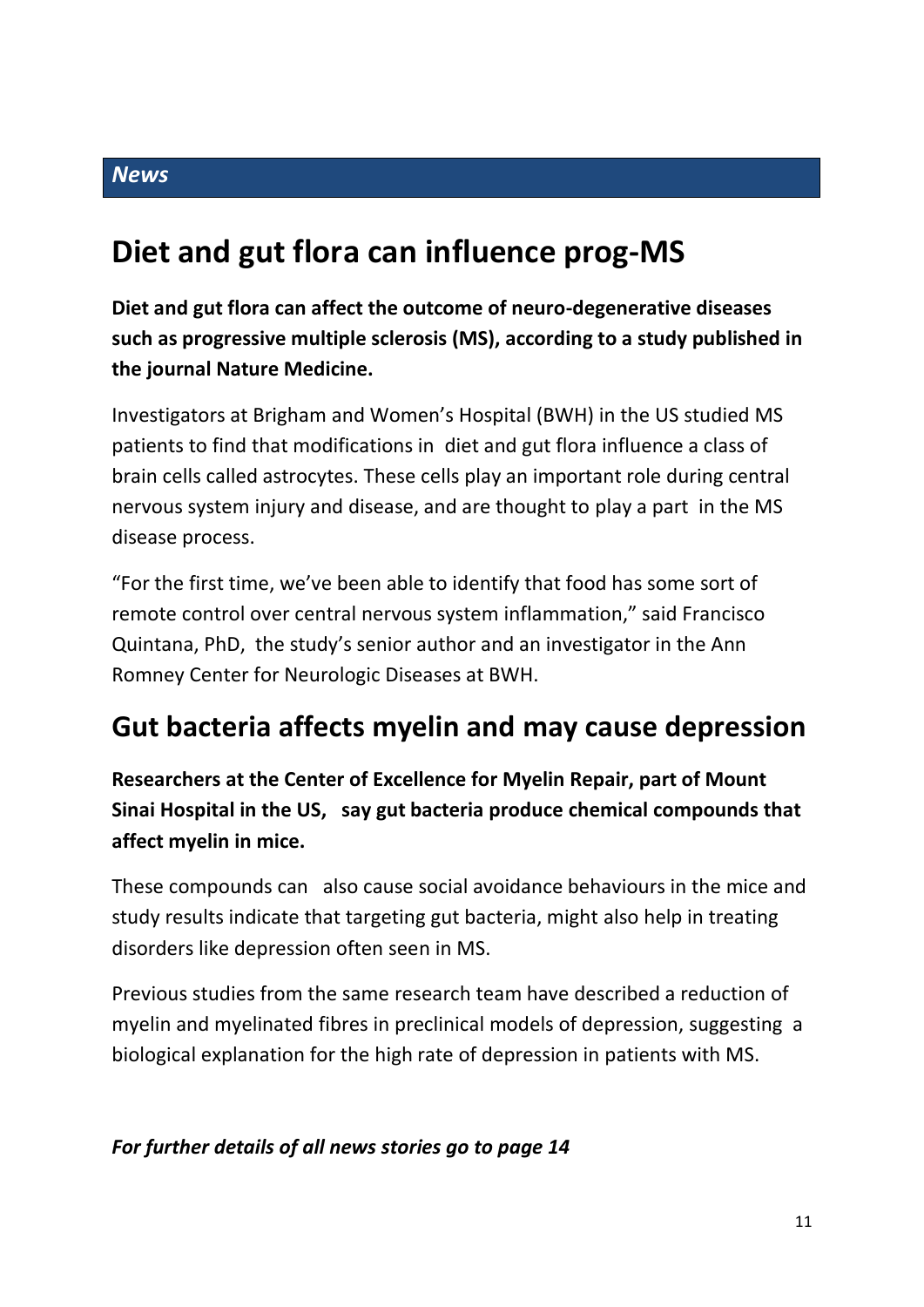#### *Letters*



*For some time I have been thinking that it would be good if there was some way that readers could send in letters about things they read in the ezine and things they want to share with other readers.*

*I am fortunate enough to have had my first such letter which I share with you below.* 

*So if there is something you have to say which you want to see in the ezine then send it by email to me at iancookjournalist@yahoo.co.uk*

#### Dear Ian

Your ezine is delivered in a pdf (portable document format) which you need to open with Adobe Acrobat Reader

My problem with acrobat files is that the original document is enlarged making the page bigger and one has to move across it with one's screen. Well since being diagnosed with SPMS in 2005, I'm discovering that to read I need to use a ruler/card to keep track of my place in the text. I can't do this when the ruler keeps falling off my screen. Also my eyesight is getting worse – MS or age? Who knows? .doc enlarges the text which is easier. Does anyone else have that sort of problem which I find difficult to explain. It's driving me mad as more and more on the web is in .pdf format. Does anyone have any ideas?

#### Margaret Clark

*If you have any ideas to help Margaret send them on to me and I will pass them on to her– Ian Cook*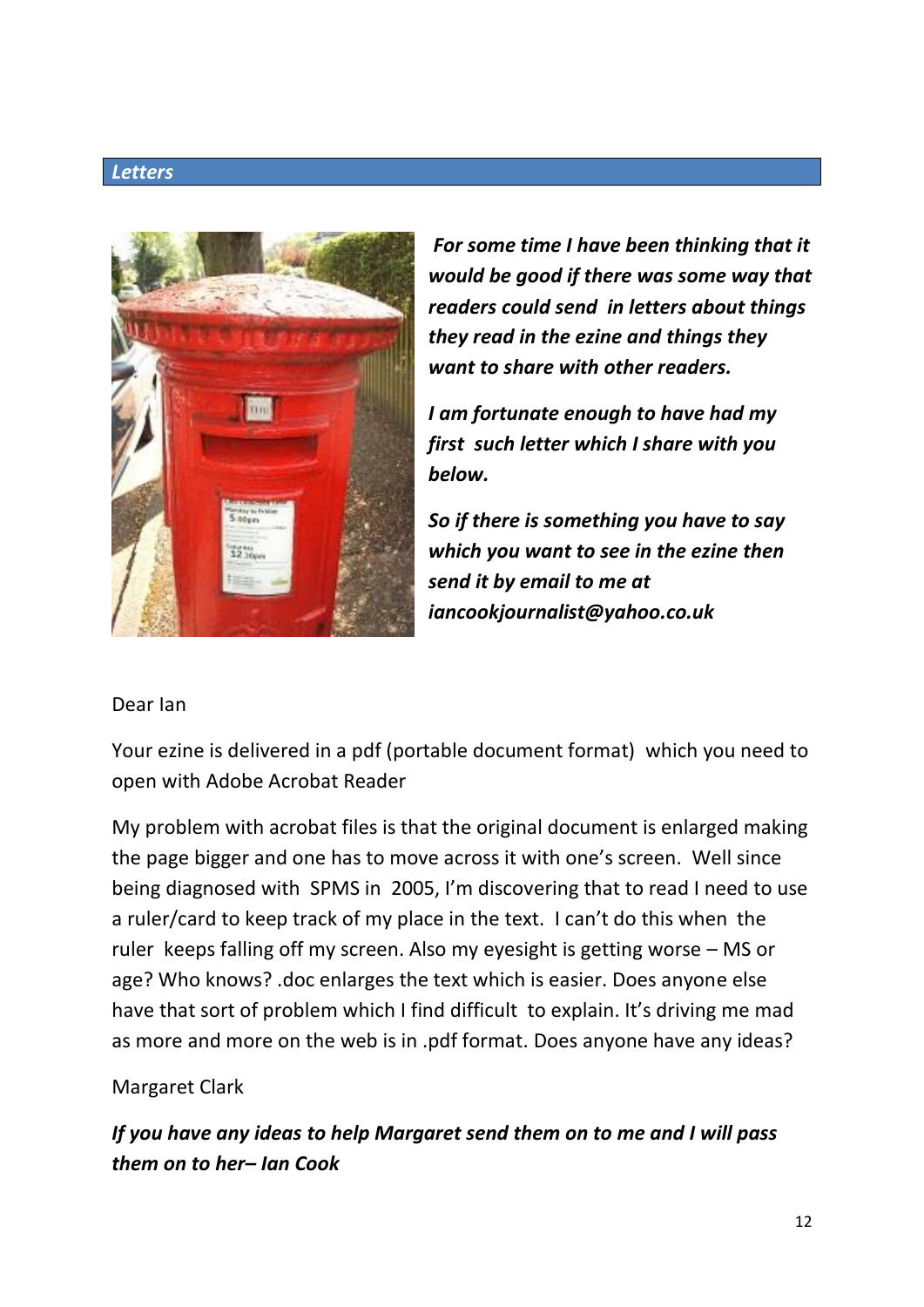#### *Noticeboard*



### **Help me develop this ezine**

I am a journalist who loves writing news and features. And having had progressive MS for ten years I have lots to write about.

However, the aim of this site is also to provide news and information for all people with progressive MS and that includes you.

So, please send me your stories, air other views, and give me hints and suggestions. In

this issue we have already heard from two people taking part in clinical trials I have also started a letters page so please send me in your ideas.

Finally, please send this ezine to all other progressive MSers in your address book so we can raise our profile and lobby for a better life.

**If you want to get regular copies of this "ezine" directly then either fill in the relevant boxes at [http://www.mymsprogblog.com](http://www.mymsprogblog.com/) or email me at [iancookjournalist@yahoo.co.uk](mailto:iancookjournalist@yahoo.co.uk) and either way copies will be delivered directly to you.**

### **IN THE NEXT ISSUE (Aug-Sept 2016)**

**Perching stools, shower seats and grab rails to make your life easier** 



**PLUS FEATURE ON ACCESSIBLE HOLIDAYS**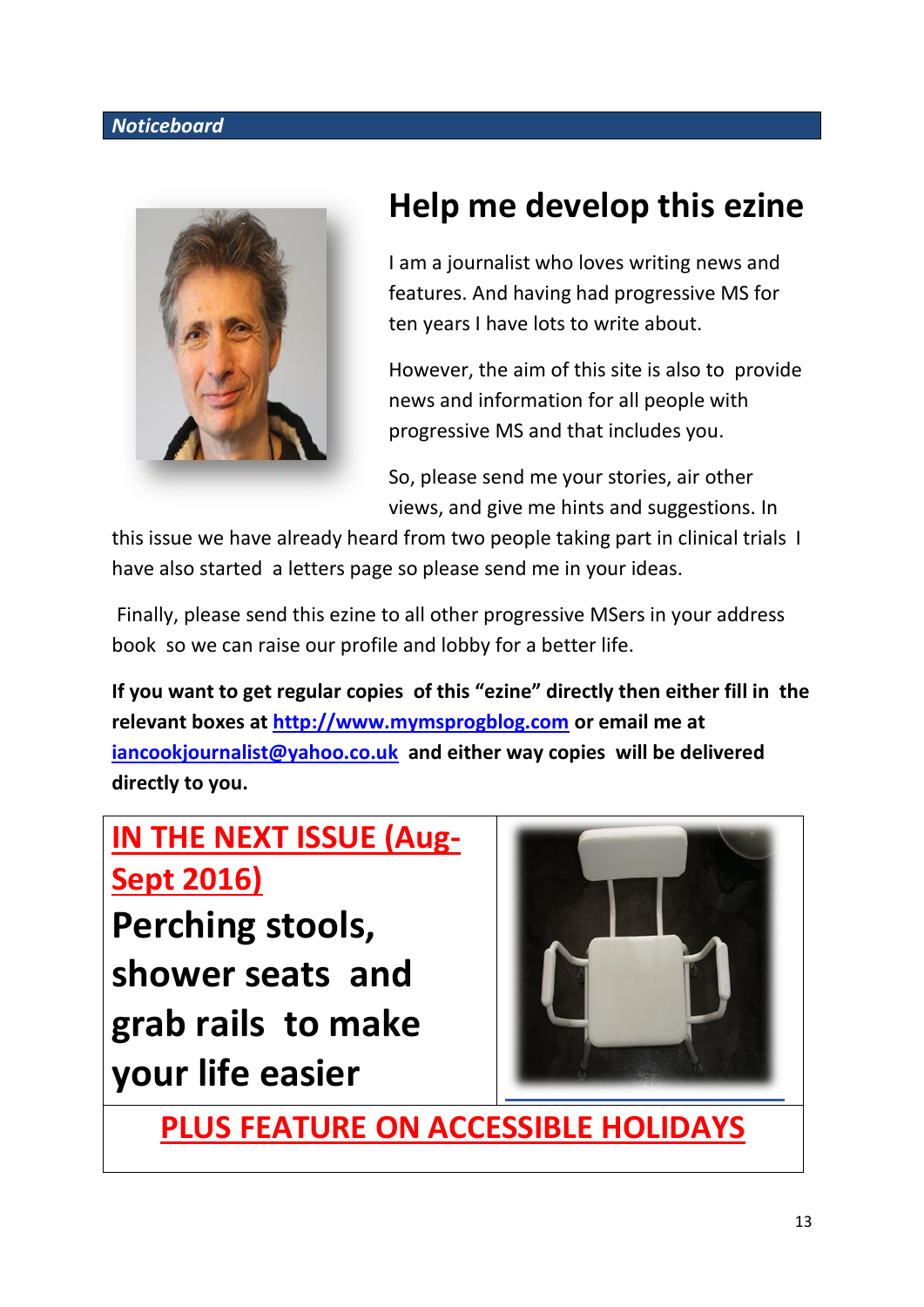#### *References contact details etc*

#### **Page 2**

#### **Indazole chloride story**

Sources www.ms-uk.org/may11

http://www.healthline.com/health-news/new-drug-could-reverse-ms-bymimicking-high-estrogen-in-pregnancy-121114#1

#### **Page 3**

#### **Lipoic acid story**

http://www.empr.com/aan-2016-multiple-sclerosis/lipoic-acid-may-provideinexpensive-tx-option-for-secondary-progressive-ms/article/487260/

see also

http://www.drugs.com/npp/alpha-lipoic-acid.html

#### **biotin story**

Source:

http://multiplesclerosisnewstoday.com/2016/04/27/meddays-md1003 reversed-disease-progression-in-not-active-progressive-ms/

#### **pages 4-5 Feature on cooling products**

#### **1. The Cooling Vest KMVZ as shown :**

Price = £106.95 (including delivery to most areas of the UK).

Availability - most sizes in stock but not all colours in all sizes. A fresh delivery is awaited. For details go to<http://peakpersonalcooling.uk/>

**2 The Chillow Plus .** Go to **<http://www.personalcooling.co.uk/>** for details of a range of cooling products including Chillow Plus .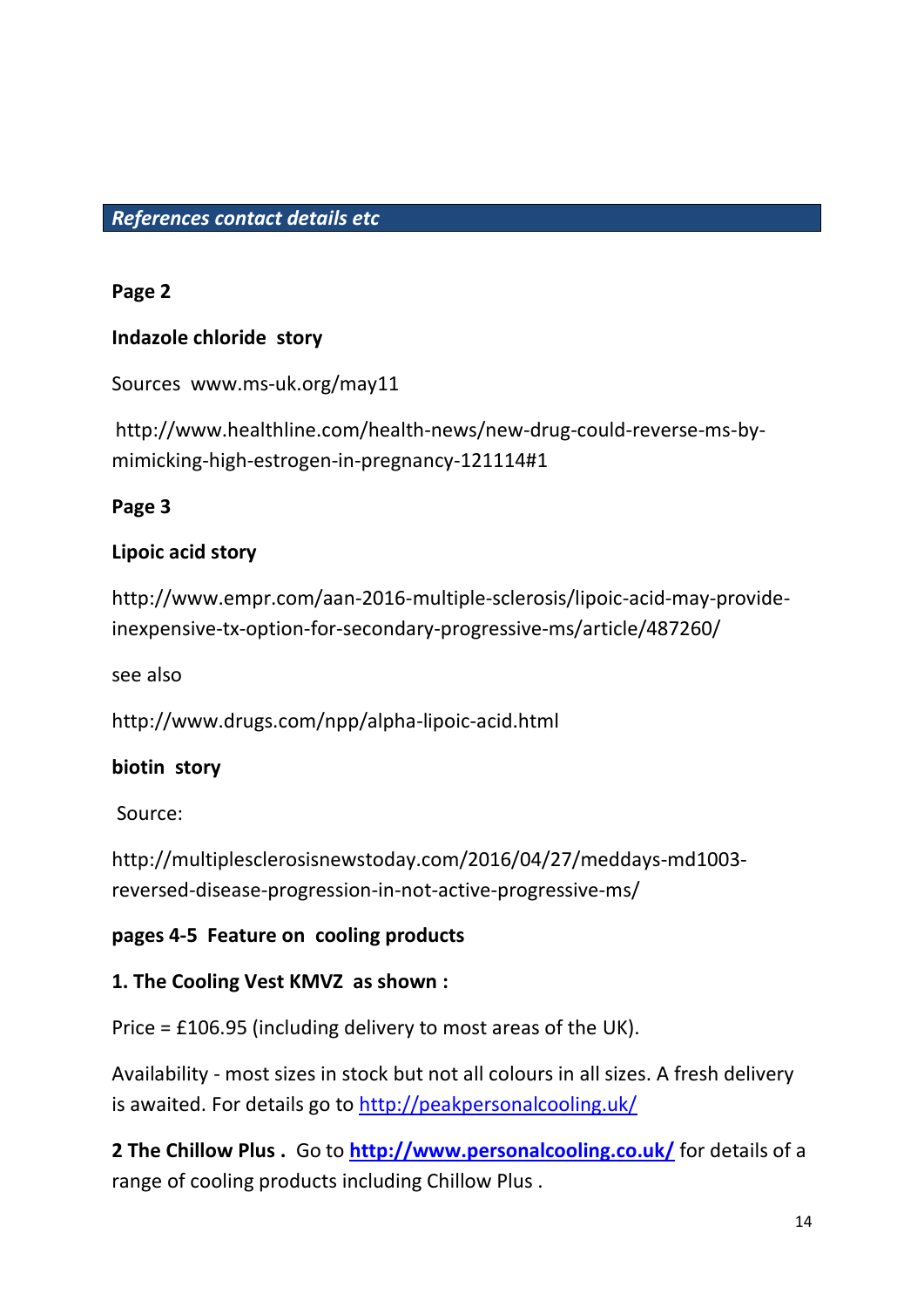#### **page 6 MS Trust story**

#### <https://www.mstrust.org.uk/news/news-about-ms> (April 20)

#### **page 6 Re-myelination story**

ww.ibtimes.co.uk/multiple-sclerosis-drug-boosts-myelin-regeneration-miceraising-hope-future-treatments-ms-1556869

#### **page 7 Plant based drug story**

https://www.uq.edu.au/news/article/2016/04/breakthrough-may-stopmultiple-sclerosis-its-tracks

#### **P7 Pregnancy story**

http://multiplesclerosisnewstoday.com/2016/03/01/ms-progressionapparently-not-affected-number-pregnancies-study-reports/

#### **page 8+9**

If you want to find out more about clinical trials including the two featured then check out NHS Choices Clinical Trials homepage www.nhs.uk/conditions/clinical-trials At the bottom of the page is a link to the Clinical Trials Gateway where you can look at MS research taking place locally. The url for the Clinical Trials Gateway is: https://www.ukctg.nihr.ac.uk/

#### **page 10**

#### **Anti-histamine pill story**

http://www.medpagetoday.com/meetingcoverage/aan/57458

#### **Page 11**

#### **Diet and gut flora story**

http://news.harvard.edu/gazette/story/2016/05/gut-bacteria-link-andmultiple-sclerosis/

#### **Gut bacteria affects myelin**